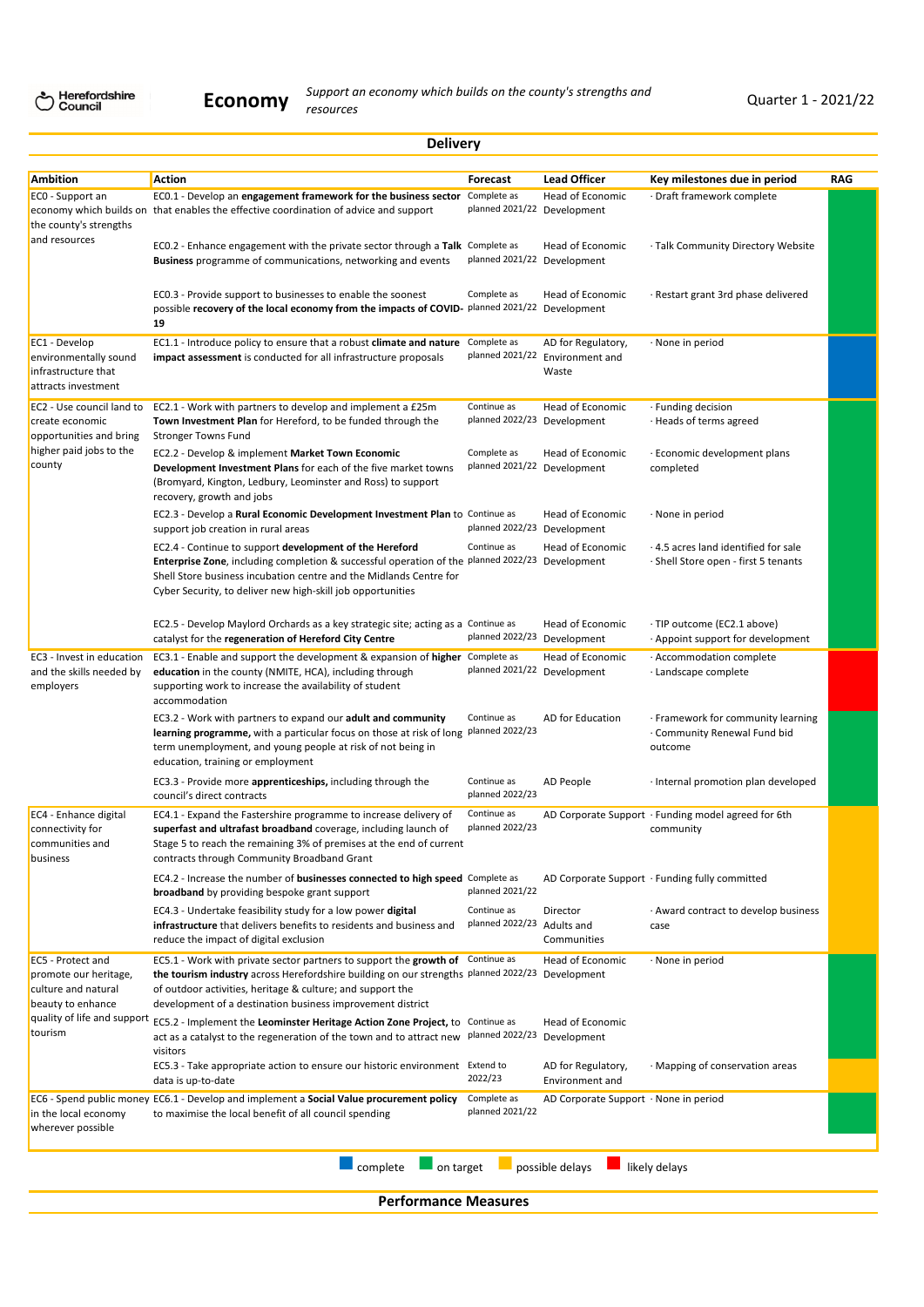| <b>Ambition</b>                                                                                    | <b>Measure</b>                                                                                                                                                                                         | <b>Lead Officer</b>                                                                   | Q <sub>1</sub>             | Improve-<br>ment? | Target<br>Met? | <b>Comments</b>                                                          |
|----------------------------------------------------------------------------------------------------|--------------------------------------------------------------------------------------------------------------------------------------------------------------------------------------------------------|---------------------------------------------------------------------------------------|----------------------------|-------------------|----------------|--------------------------------------------------------------------------|
| ECO - Support an<br>economy which builds on<br>the county's strengths<br>and resources             | The number of business engaged and supported<br>The value of grants paid to businesses to support viability,<br>or enable growth                                                                       | Head of Economic<br>Development<br>Head of Economic<br>Development                    | 2,159<br>£2.4m             |                   |                | 885 Growth Hub, 791 restart grant,<br>tourism campaign<br>ARG support    |
| EC1 - Develop<br>environmentally sound<br>infrastructure that<br>attracts investment               | The value of investment in the county from both public<br>and private sources<br>Percentage of infrastructure proposals where climate and<br>nature impact assessments have been completed             | Head of Economic<br>Development<br>AD for Regulatory,<br><b>Environment and Waste</b> | £0.35m<br><b>TBC</b>       |                   |                | Finalising collection methods                                            |
| EC2 - Use council land to<br>create economic<br>opportunities and bring<br>higher paid jobs to the | The money invested and leveraged (both public and<br>private) by council to create economic opportunities<br>The number of jobs created (directly and indirectly) as a<br>result of council investment | <b>Head of Economic</b><br>Development<br>Head of Economic<br>Development             | £0.35m<br>156.64           |                   |                | MBIP reported outputs, jobs saved as                                     |
| EC3 - Invest in education<br>and the skills needed by<br>employers                                 | The number of Higher Education students<br>The percentage qualification achievement rate of provision<br>of Higher Education                                                                           | AD for Education<br>AD for Education                                                  | <b>NA</b><br><b>NA</b>     |                   |                | Annual data available in Feb. 2022<br>Annual data available in Feb. 2022 |
|                                                                                                    | The number of adult and community learning students<br>The percentage qualification achievement rate of adult<br>and community learning                                                                | AD for Education<br>AD for Education                                                  | ΝA<br>ΝA                   |                   |                | Annual data available in Feb. 2022<br>Annual data available in Feb. 2022 |
|                                                                                                    | The number of apprenticeships and job placements<br>The percentage qualification achievement rate of<br>apprenticeships                                                                                | AD for Education<br>AD for Education                                                  | <b>NA</b><br>ΝA            |                   |                | Annual data available in Feb. 2022<br>Annual data available in Feb. 2022 |
|                                                                                                    | The number of hard to fill vacancies<br>The number of 18-24 year olds in receipt of unemployment<br>related benefits (claimant count)                                                                  | AD for Education<br>AD for Education                                                  | <b>TBC</b><br>645          |                   | <b>NA</b>      |                                                                          |
| EC4 - Enhance digital<br>connectivity for<br>communities and<br>business                           | The percentage of apprenticeship levy spent<br>The percentage of premises in Herefordshire able to access AD Corporate Support<br>a superfast broadband service                                        | AD People                                                                             | 66.26%<br>93.40%           |                   |                |                                                                          |
| EC5 - Protect and<br>promote our heritage,<br>culture and natural<br>beauty to enhance             | The number of unique visits to<br>www.visitherefordshire.co.uk<br>The percentage of eligible businesses supporting DBID                                                                                | Head of Economic<br>Development<br>Head of Economic<br>Development                    | 103,124<br><b>NA</b>       |                   |                | Referndum not until autumn.                                              |
| tourism                                                                                            | quality of life and support The number of people reached by tourism marketing<br>The investment of the council on protecting and promoting<br>our heritage, culture and natural beauty                 | Head of Economic<br>Development<br>Head of Economic<br>Development                    | 8.3 <sub>m</sub><br>£0.24m |                   |                | Reach of the marketing campaign.<br>LEP grant spend in the period.       |
| in the local economy<br>wherever possible                                                          | EC6 - Spend public money The social value attributable to council procurement<br>The percentage of the council procurement budget spent<br>locally                                                     | AD Corporate Support<br>AD Corporate Support                                          | <b>NA</b><br><b>TBC</b>    |                   |                | Not launched this year so will be reported<br>in 2022/23                 |
|                                                                                                    | within 10% of target/small decline<br>on target/improvement                                                                                                                                            |                                                                                       |                            |                   |                | missed target by more than 10% / significant decline Not Available       |

# **County Plan - Success Measures**

| <b>Outcome Measure</b>                        |                                 |
|-----------------------------------------------|---------------------------------|
| <b>EC1a - Gross Value Added</b>               | Current<br>Baseline -<br>$\sim$ |
| <b>EC1b - County Carbon Emissions</b>         | EC1a                            |
| EC2a - Average Workplace Earnings             | EC <sub>6</sub><br>EC1b         |
| <b>EC2b - Gross Value Added</b>               |                                 |
| <b>EC2c - Unemployment Rate</b>               | EC5c<br>EC2a<br>0.6             |
| EC3a - Residents with NVQ4 +                  | 0.4<br>0.2                      |
| <b>EC3b - Residents with No Qualification</b> | EC5b<br>EC2b                    |
| EC4 - Internet usage                          |                                 |
| <b>EC5a</b> - Visitors to the county          |                                 |
| <b>EC5b - Money spent by visitors</b>         | EC5a<br>EC <sub>2c</sub>        |
| <b>EC5c</b> - Quality of Life                 | EC4<br>EC3a                     |
| <b>EC6 - Gross Value Added</b>                | EC3b                            |
|                                               |                                 |

# **Corporate Risks**

| Risk                |    |          |               |       |          |       |             |
|---------------------|----|----------|---------------|-------|----------|-------|-------------|
| $CRR.39 - COVID-19$ |    |          |               |       | Impact   |       |             |
|                     |    |          |               |       |          |       |             |
|                     |    |          | Insignificant | Minor | Moderate | Major | Significant |
|                     |    |          |               |       |          |       |             |
|                     |    | Certain  |               |       |          |       |             |
|                     | তু |          |               |       |          |       |             |
|                     |    | $\cdots$ |               |       |          |       |             |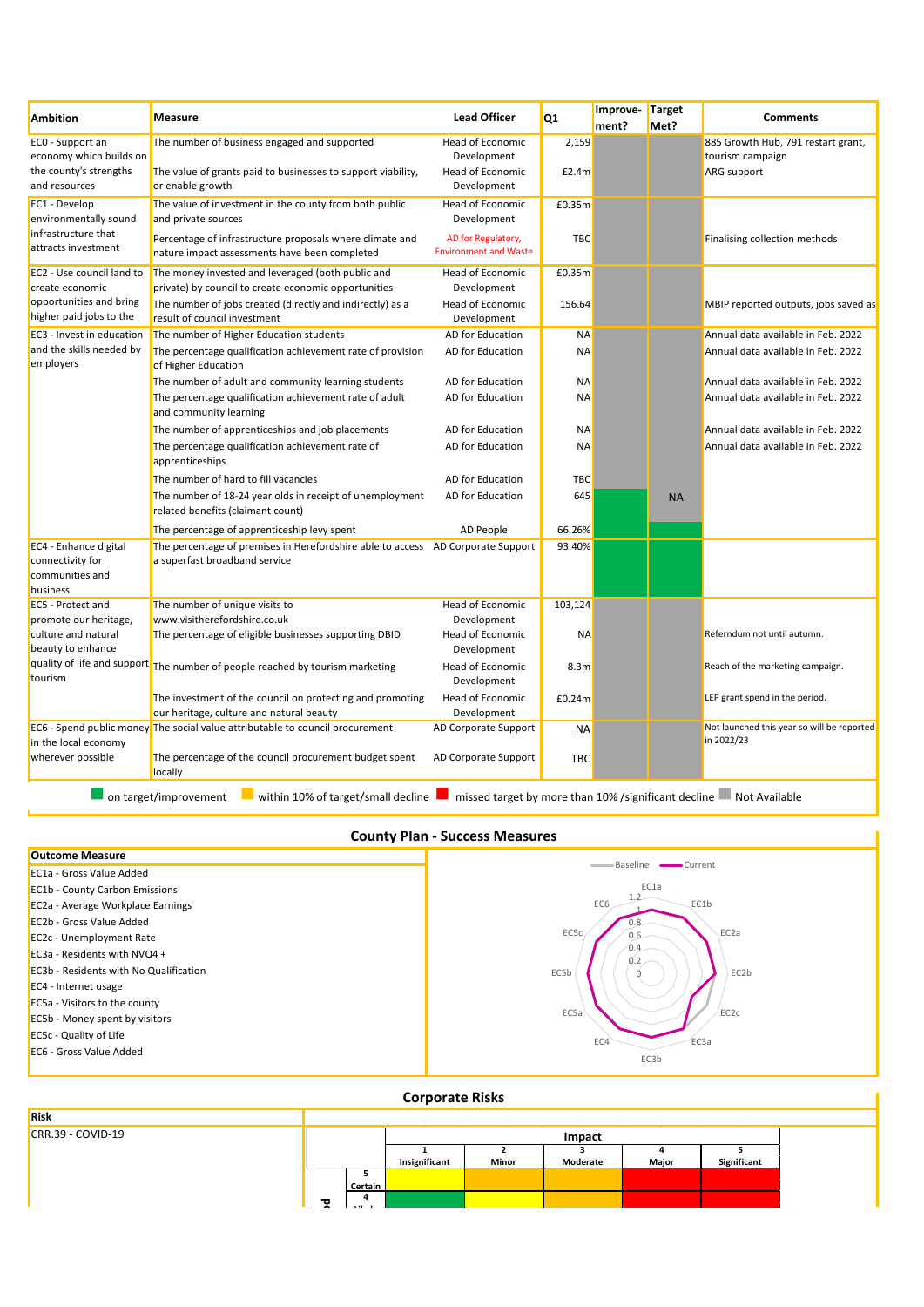| $\circ$      | Likely          |  |  |  |
|--------------|-----------------|--|--|--|
| $\circ$<br>- |                 |  |  |  |
| ikelih       | Possible        |  |  |  |
| ⊣            | <b>Unlikely</b> |  |  |  |
|              |                 |  |  |  |
|              | Rare            |  |  |  |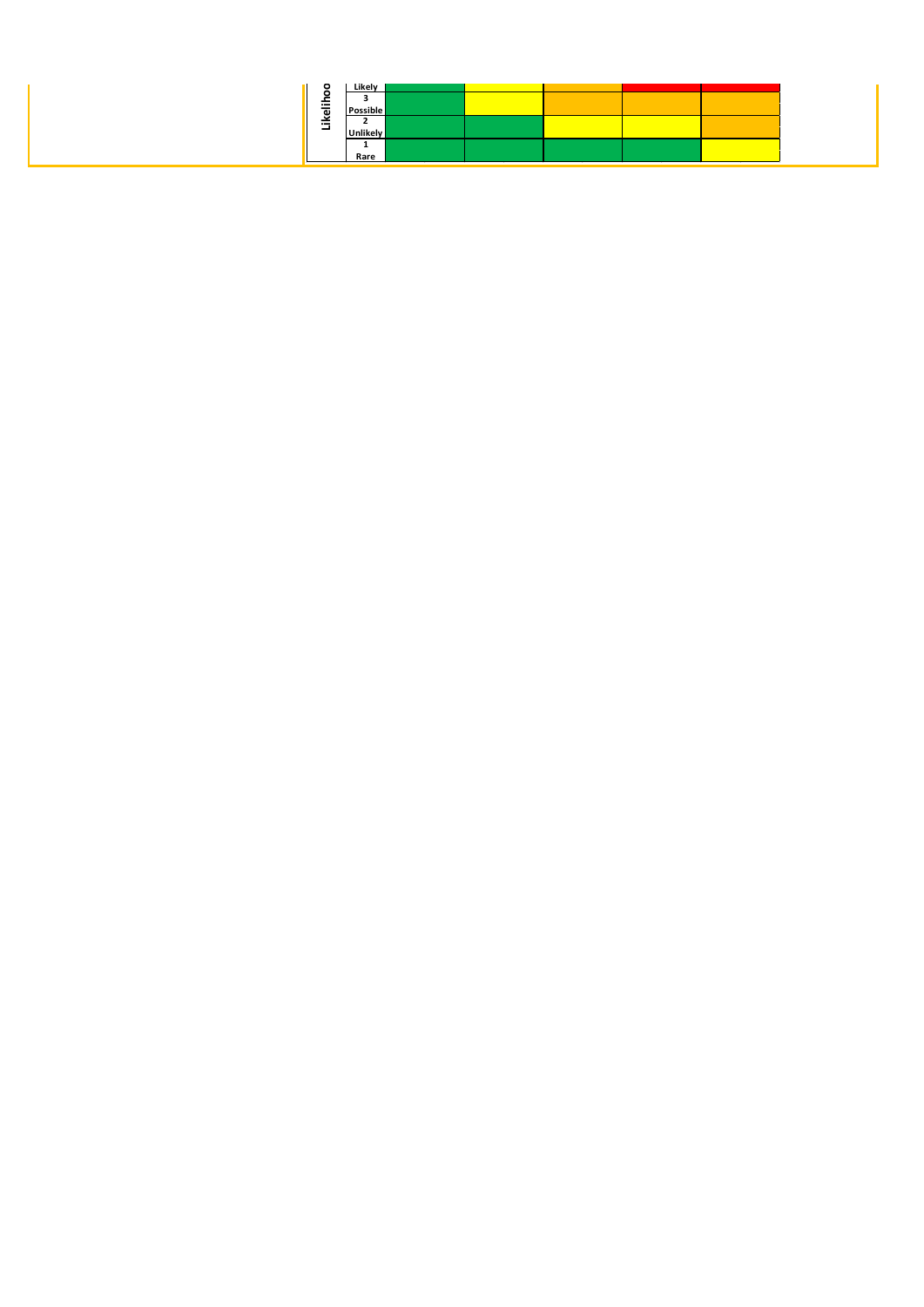Herefordshire<br>Council

**Environment**

*Protect and enhance our environment and keep Herefordshire a great place to live* Quarter 1 - 2021/22

|                                                                                                                         | <b>Delivery</b>                                                                                                                                                                                                                                                                                                                                                    |                                            |                                                                             |                                                                                                                           |     |
|-------------------------------------------------------------------------------------------------------------------------|--------------------------------------------------------------------------------------------------------------------------------------------------------------------------------------------------------------------------------------------------------------------------------------------------------------------------------------------------------------------|--------------------------------------------|-----------------------------------------------------------------------------|---------------------------------------------------------------------------------------------------------------------------|-----|
| <b>Ambition</b>                                                                                                         | Action                                                                                                                                                                                                                                                                                                                                                             | Forecast                                   | <b>Lead Officer</b>                                                         | Key milestones due in period                                                                                              | RAG |
| ENO - Protect and<br>and keep<br>Herefordshire a great<br>place to live                                                 | EN0.1 - Develop the evidence base for the update of the Core<br>enhance our environment Strategy and confirm programme for new plan following enactment<br>of the planning white paper                                                                                                                                                                             | Continue as<br>planned 2022/23 Development | Head of Economic                                                            | Rural settlement audit and options<br>for settlement<br>· Housing and employment land<br>availability assessment complete |     |
| recycling                                                                                                               | EN1 - Minimise waste and EN1.1 - Develop a new waste strategy that drives the environmental<br>increase reuse, repair and ambition of the council, delivers value for money and meets<br>residents' expectation. The new strategy will inform the future<br>commissioning of waste collection and disposal in Herefordshire                                        | Complete as                                | AD for Regulatory,<br>planned 2021/22 Environment and<br>Waste              | Development of the Waste strategy .<br>begins                                                                             |     |
| active travel options                                                                                                   | EN2 - Improve and extend EN2.1 - Complete the Hereford Transport Strategy Review and<br>begin implementation of the preferred options                                                                                                                                                                                                                              | Continue as<br>planned 2022/23 Transport   | AD Highways and                                                             | Budget allocated<br>Contract awarded for consultant                                                                       |     |
| throughout the county                                                                                                   | EN2.2 - Continue to deliver and extend the Choose How You Move<br>sustainable and active travel programme to increase levels of<br>walking and cycling                                                                                                                                                                                                             | Continue as                                | AD for Regulatory,<br>planned 2022/23 Environment and<br>Waste              | · Business travel and rural car club<br>grants commence<br>· Targeted promotions begin                                    |     |
|                                                                                                                         | EN2.3 - Significantly increase electric vehicle charging infrastructure Extend to<br>by leveraging private sector investment through the development of<br>a concession contract                                                                                                                                                                                   | 2022/23                                    | AD for Regulatory,<br>Environment and<br>Waste                              | · Electric vehicle concession contract<br>awarded                                                                         |     |
|                                                                                                                         | EN2.4 - Explore feasibility for the development of a cycle super<br>highway                                                                                                                                                                                                                                                                                        | Extend to<br>2022/23                       | AD Highways and<br>Transport                                                | · Decision on capital budget                                                                                              |     |
| and support for<br>sustainable living                                                                                   | EN3 - Build understanding EN3.1 - Create a new countywide climate & ecological emergency<br>partnership, strategy and action plan to improve biodiversity and<br>achieve countywide carbon neutrality by 2030                                                                                                                                                      | Continue as<br>planned 2022/23             | AD for Regulatory,<br>Environment and<br>Waste                              | Cabinet decision on new partnership,<br>with first meetings due to take place                                             |     |
|                                                                                                                         | EN3.2 - Introduce supplementary planning guidance on<br>environmental building standards to ensure all new buildings are<br>compatible with our climate and nature goals                                                                                                                                                                                           | Complete as<br>planned 2021/22 Development | Head of Economic                                                            | · None in period                                                                                                          |     |
| projects                                                                                                                | EN4 - Invest in low carbon EN4.1 - Support the most vulnerable people in our communities by<br>providing energy efficient and more affordable heating                                                                                                                                                                                                              | Continue as<br>planned 2022/23             | AD for Regulatory,<br>Environment and<br>Waste                              | · None in period                                                                                                          |     |
|                                                                                                                         | EN4.2 - Develop new domestic building retrofit programmes to<br>further improve the energy efficiency of Herefordshire's housing<br>stock, reducing carbon emissions, improving wellbeing and tackling<br>fuel poverty                                                                                                                                             | Continue as                                | AD for Regulatory,<br>planned 2022/23 Environment and<br>Waste              | · Lowest energy efficiency houses<br>complete                                                                             |     |
| EN5 - Identify climate<br>change action in all<br>aspects of council                                                    | EN5.1 - Reduce the council's own carbon footprint through<br>implementing our Carbon Management Action Plan                                                                                                                                                                                                                                                        | Continue as                                | AD for Regulatory,<br>planned 2022/23 Environment and<br>Waste              | · Schools PV programme decision and<br>start                                                                              |     |
| operation                                                                                                               | EN5.2 - Improve the environmental and energy efficiency standards<br>of Council buildings through the introduction of:<br>a) new minimum standards for energy efficiency<br>b) a plan for investing in energy efficiency and renewable energy<br>measures for existing buildings<br>c) a plan for achieving net zero carbon for all council new-build<br>buildings | Continue as<br>planned 2022/23             | AD for Regulatory,<br>Environment and<br>Waste                              | · None in period                                                                                                          |     |
| EN6 - Seek strong<br>stewardship of the<br>county's natural                                                             | EN6.1 - Construct the first of up to eight integrated wetlands as<br>tertiary treatments for waste water treatment works to reduce<br>phosphate levels within the River Lugg catchment area                                                                                                                                                                        | Complete as                                | AD for Regulatory,<br>planned 2021/22 Environment and<br>Waste              | Site procurement                                                                                                          |     |
| resources                                                                                                               | EN6.2 - Develop & implement supplementary planning guidance on Complete as<br>intensive livestock units to protect water quality in our rivers<br>EN6.3 - Continue to support the River Wye and Lugg pilot Natural                                                                                                                                                 | Complete as                                | AD for Regulatory,<br>planned 2021/22 Environment and<br>AD for Regulatory, | · Public consultation complete<br>· Projects commence                                                                     |     |
|                                                                                                                         | Flood Management Project to reduce flood risk to communities<br>within Herefordshire                                                                                                                                                                                                                                                                               |                                            | planned 2021/22 Environment and<br>Waste                                    |                                                                                                                           |     |
| <b>EN7</b> - Protect and<br>enhance the county's<br>biodiversity, value nature<br>and uphold<br>environmental standards | EN7.1 - Develop & implement a new nature strategy to enhance and<br>protect biodiversity across the Council's estate                                                                                                                                                                                                                                               | Extend to<br>2022/23                       | AD for Regulatory,<br>Environment and<br>Waste                              | · Approach to Nature Strategy agreed                                                                                      |     |

**lacks** complete **on** target **lacks** possible delays **and likely delays** 

**Performance Measures**

| <b>Ambition</b>            | <b>Measure</b>                                                                  | <b>Lead Officer</b>                                | Q <sub>1</sub> | Improve-<br>ment? | Target<br>Met? | <b>Comments</b>                                            |
|----------------------------|---------------------------------------------------------------------------------|----------------------------------------------------|----------------|-------------------|----------------|------------------------------------------------------------|
| increase reuse, repair and | EN1 - Minimise waste and The average kilograms of waste per person              | AD for Regulatory,<br><b>Environment and Waste</b> | 97.07kg        |                   |                |                                                            |
| recycling                  | The percentage of waste sent for recycling                                      | AD for Regulatory,<br><b>Environment and Waste</b> | 31.77%         |                   |                |                                                            |
| active travel options      | <b>EN2</b> - Improve and extend The total kilometres cycled using Beryl's Bikes | AD for Regulatory,<br><b>Environment and Waste</b> | <b>TBC</b>     |                   |                |                                                            |
| throughout the county      | The number of children trained through Bikeability                              | AD for Regulatory,<br><b>Environment and Waste</b> | <b>NA</b>      |                   |                | Data will be reported once schools<br>return in September. |
|                            | The total kilometres of cycle route within the county                           | AD for Highways and<br>Transport                   | <b>TBC</b>     |                   |                |                                                            |
|                            | The total number of bus journeys within the county                              | AD for Highways and<br>Transport                   | <b>NA</b>      |                   |                | Data available from October.                               |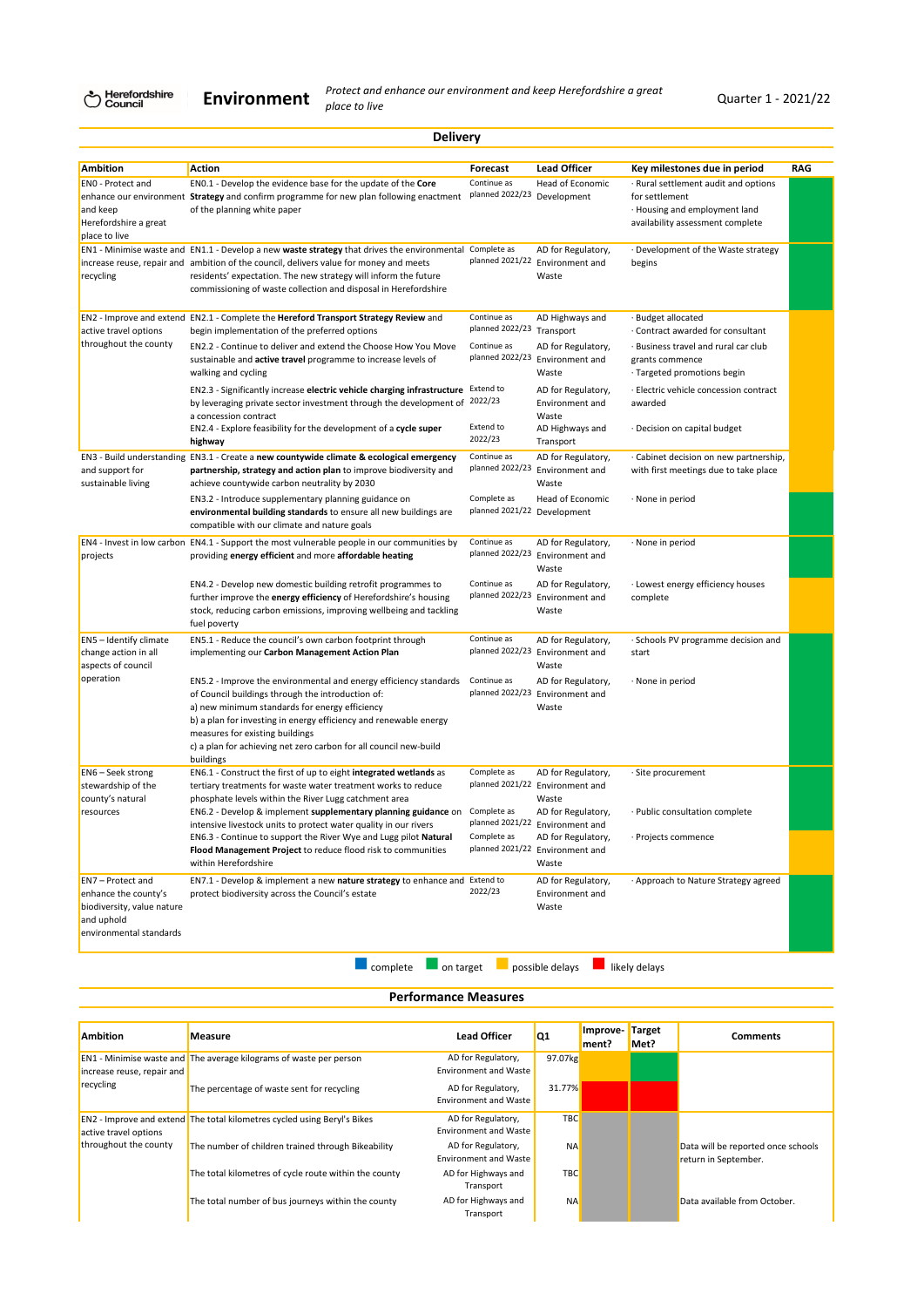|                                                |                                                                                                                                                                   | <b>Environment and Waste</b>                       |            | 2021.                                                                            |
|------------------------------------------------|-------------------------------------------------------------------------------------------------------------------------------------------------------------------|----------------------------------------------------|------------|----------------------------------------------------------------------------------|
| and support for                                | <b>EN3</b> - Build understanding The KWh in business emissions through the provision of<br>grant assistance from Business Efficiency Programme                    | AD for Regulatory,<br><b>Environment and Waste</b> | <b>TBC</b> |                                                                                  |
| sustainable living                             | The total number of signatories to the Herefordshire<br>Climate and Nature Partnership                                                                            | AD for Regulatory,<br><b>Environment and Waste</b> | <b>NA</b>  | Partnership will launch in the<br>autumn. Targeting 50 signatories.              |
| projects                                       | <b>EN4</b> - Invest in low carbon The number of households that have had a significant<br>impact on their carbon footprint as a result of council<br>intervention | AD for Regulatory,<br><b>Environment and Waste</b> | 44         |                                                                                  |
|                                                | The E and percentage of investment that contributes<br>significantly to climate and nature goals                                                                  | AD for Regulatory,<br><b>Environment and Waste</b> | <b>TBC</b> |                                                                                  |
| EN5 - Identify climate<br>change action in all | The energy consumption across all council operations                                                                                                              | AD for Regulatory,<br><b>Environment and Waste</b> | 59.60%     | This is the reduction for 2020/21. Data is<br>available in July retrospectively. |
| aspects of council<br>operation                | The KWh saved as a result of capital investment and grants                                                                                                        | AD for Regulatory,<br><b>Environment and Waste</b> | 44,124kWh  | This is the reduction for 2020/21. Data is<br>available in July retrospectively. |
| EN6 - Seek strong<br>stewardship of the        | Phosphate reduction as a result of the introduction of new<br>wetlands                                                                                            | AD for Regulatory,<br><b>Environment and Waste</b> | <b>NA</b>  | This will be reported after the copletion<br>of the first of the wetlands        |
| county's natural<br>resources                  | The number of properties with a reduced risk of flooding as<br>a result of the council's support and intervention                                                 | AD Highways and<br>Transport                       | <b>TBC</b> |                                                                                  |
| EN7 - Protect and<br>enhance the county's      | The percentage of road verges managed for wildlife                                                                                                                | AD for Regulatory,<br><b>Environment and Waste</b> | <b>TBC</b> |                                                                                  |
| biodiversity, value nature<br>and uphold       | The number of trees planted as a result of direct council<br>intervention                                                                                         | AD for Regulatory,<br><b>Environment and Waste</b> | <b>TBC</b> |                                                                                  |
| environmental standards                        | The percentage of planning applications submitting a full<br>ecology checklist                                                                                    | AD for Regulatory,<br><b>Environment and Waste</b> | <b>TBC</b> |                                                                                  |

**County Plan - Success Measures**



### **Corporate Risks**

| Risk                |         |                 |               |       |          |       |             |
|---------------------|---------|-----------------|---------------|-------|----------|-------|-------------|
| $CRR.39 - COVID-19$ |         |                 |               |       | Impact   |       |             |
|                     |         |                 |               |       |          |       |             |
|                     |         |                 | Insignificant | Minor | Moderate | Major | Significant |
|                     |         |                 |               |       |          |       |             |
|                     |         | Certain         |               |       |          |       |             |
|                     |         |                 |               |       |          |       |             |
|                     | ood     | Likely          |               |       |          |       |             |
|                     |         |                 |               |       |          |       |             |
|                     |         | <b>Possible</b> |               |       |          |       |             |
|                     | Likelih |                 |               |       |          |       |             |
|                     |         | Unlikely        |               |       |          |       |             |
|                     |         |                 |               |       |          |       |             |
|                     |         | Rare            |               |       |          |       |             |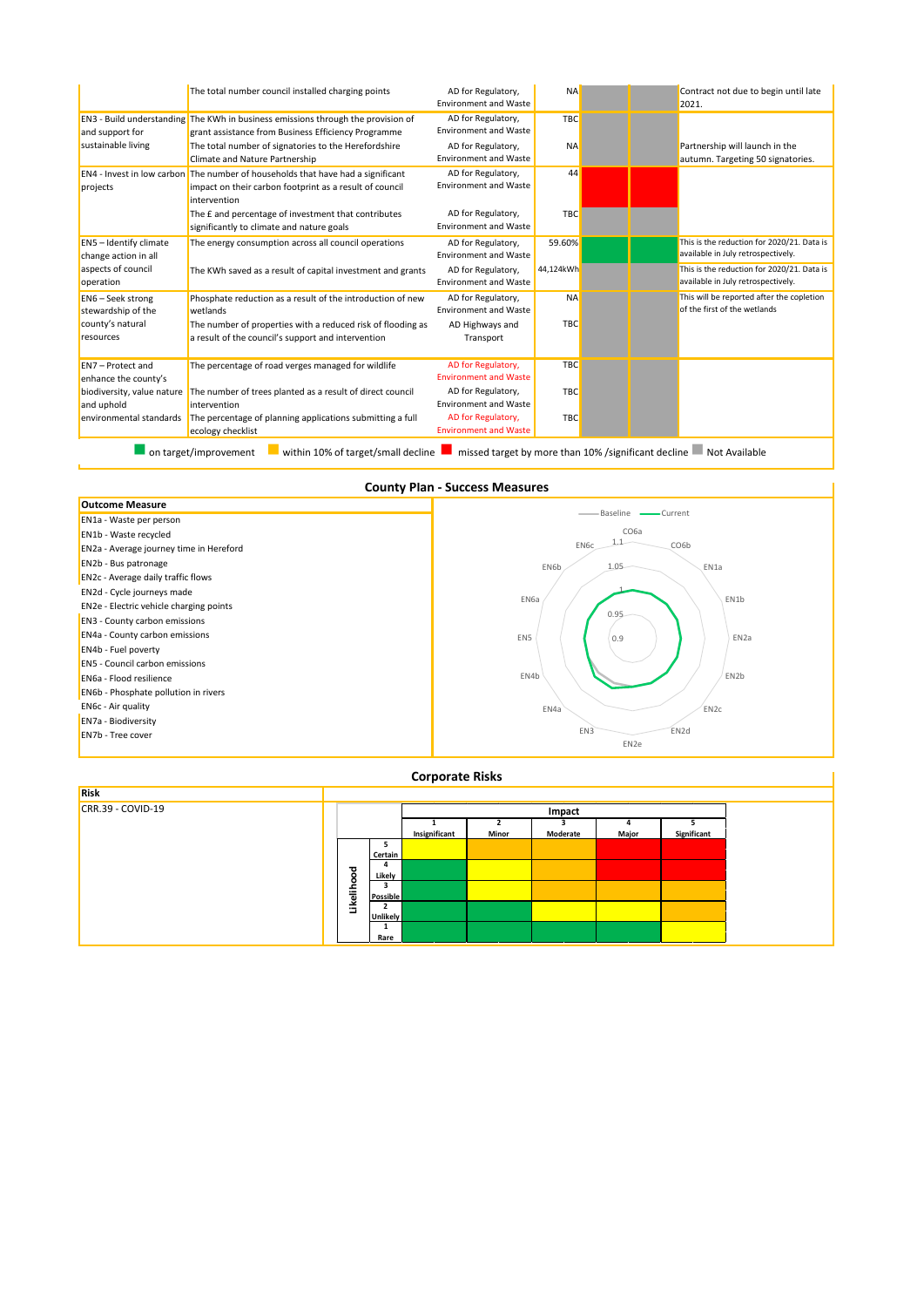|                                                                                         | <b>Delivery</b>                                                                                                                                                                                                                                                                                                                            |                                                       |                                                                                               |                                                                                                                                                                                                    |     |
|-----------------------------------------------------------------------------------------|--------------------------------------------------------------------------------------------------------------------------------------------------------------------------------------------------------------------------------------------------------------------------------------------------------------------------------------------|-------------------------------------------------------|-----------------------------------------------------------------------------------------------|----------------------------------------------------------------------------------------------------------------------------------------------------------------------------------------------------|-----|
| <b>Ambition</b><br>COO - Strengthen<br>communities to ensure<br>everyone lives well and | Action<br>CO0.1 - Improve the overall mental and physical health and<br>wellbeing of residents of all ages with a more diverse and increased<br>level of support that helps people to make healthy food and lifestyle                                                                                                                      | Forecast<br>Continue as<br>planned 2022/23 Operations | <b>Lead Officer</b><br>AD Talk Community                                                      | Key milestones due in period<br>Spec for MH leaders developed<br>· Debt & Money service implement'd<br>· Redesign health & wellbeing offer                                                         | RAG |
| safely together                                                                         | choices<br>CO0.2 - Improve the capacity and capability of data management<br>and use of systems to drive efficiencies and maximise user<br>experience                                                                                                                                                                                      | Continue as<br>planned 2022/23                        |                                                                                               | AD Corporate Support · Business Case for CRM system                                                                                                                                                |     |
|                                                                                         | CO0.3 - Implement capital highway maintenance projects                                                                                                                                                                                                                                                                                     | Complete as<br>planned 2021/22 Transport              | AD Highways and                                                                               | GIS mapping of conservation areas<br>complete                                                                                                                                                      |     |
|                                                                                         | CO0.4 - Deliver the asset management plan to improve road<br>conditions across the county                                                                                                                                                                                                                                                  | Complete as<br>planned 2021/22 Transport              | AD Highways and                                                                               | · Ongoing updates to 22/23 plan                                                                                                                                                                    |     |
|                                                                                         | CO0.5 - Complete the <b>infrastructure repair</b> work following the<br>flooding in winter 2019                                                                                                                                                                                                                                            | Extend to<br>2022/23                                  | AD Highways and<br>Transport                                                                  | · Procure design and build of Whitney<br>flood repairs                                                                                                                                             |     |
|                                                                                         | CO0.6 - Complete the review of governance arrangements and<br>implement new arrangements and constitution                                                                                                                                                                                                                                  | Complete as<br>planned 2021/22                        |                                                                                               | Solicitor to the Council · Final constitution drafted<br>· Full council sign off                                                                                                                   |     |
|                                                                                         | CO0.7 - Development of a communication strategy and engagement Complete as<br>framework that supports the delivery of the County Plan and<br>improves the involvement by residents and key stakeholders in the<br>development of services and ongoing direction of travel                                                                  | planned 2021/22                                       | <b>AD Strategy</b>                                                                            | · Talk Community campaign launched<br>· Framework approved by Cabinet                                                                                                                              |     |
|                                                                                         | CO0.8 - Development and delivery of the SafeHerefordshire<br>campaign to support the fight against the pandemic and ensure key<br>messages are being targeted effectively                                                                                                                                                                  | Complete as                                           | Head of<br>planned 2021/22 Communications                                                     | · None in period                                                                                                                                                                                   |     |
|                                                                                         | CO0.9 - Effectively manage COVID-19 outbreaks through the<br>development and implementation of the Outbreak Control Plan                                                                                                                                                                                                                   | Continue as<br>planned 2022/23 Health                 | Director of Public                                                                            | · None in period                                                                                                                                                                                   |     |
| CO1 - Ensure all children<br>are healthy, safe and<br>inspired to achieve               | CO1.1 - Deliver schools investment programme including completion Extend to<br>of the expansion of Marlbrook and Mordiford primary schools and<br>development of Brookfield and Peterchurch schools                                                                                                                                        | 2022/23                                               | AD for Education                                                                              | · Marlbrook landscaping complete<br>· Brookfield tender complete<br>· Peterchurch design contract start                                                                                            |     |
|                                                                                         | CO1.2 - Work with school leaders locally and nationally to develop<br>and implement an action plan to support pupils and students to<br>make the most of their education, particularly at Key Stage 4 and the<br>move into the world of work                                                                                               | Continue as<br>planned 2022/23                        | AD for Education                                                                              | Opportunity area work to restart with<br><b>Blackpool and Stoke</b>                                                                                                                                |     |
|                                                                                         | CO1.3 - Work with school and education leaders and other partners<br>to minimise the impact of the pandemic by enabling and<br>implementing a range of support including online teaching and                                                                                                                                               | Continue as<br>planned 2022/23                        | AD for Education                                                                              | · Elective home education review                                                                                                                                                                   |     |
|                                                                                         | home learning<br>CO1.4 - Improve the oral health of children in the county                                                                                                                                                                                                                                                                 | Continue as<br>planned 2022/23 Health                 | Director of Public                                                                            | · Oral Health Improvement Board start<br>· Contract variation complete<br>· Survey spec out for tender                                                                                             |     |
| in care, and moving on                                                                  | CO2 - Ensure that children CO2.1 - Implement and embed a new Children's social work model<br>of practice which provides a strengths based approach to child                                                                                                                                                                                | Extend to<br>2022/23                                  | AD Children's<br>Safeguarding Quality                                                         | New QA framework launched<br>Advanced staff and multi-agency SoS                                                                                                                                   |     |
| from care, are well<br>life choices                                                     | protection case work (model is known as Signs of Safety)<br>supported and make good CO2.2 - Continue the improvement of the children's safeguarding<br>system to ensure children and families get the right support at the<br>right time, including early help and reduce the number of children<br>needing to be cared for by the council | Continue as                                           | and Improvement<br>AD Children's<br>planned 2022/23 Safeguarding and<br><b>Family Support</b> | training<br>· Fostering marketing campaign<br>· Fostering review initiated<br>Childrens home feasibility report<br>ASYE recruitment<br>· Business case for increased resource<br>in Early Help hub |     |
| CO3 - Build publicly<br>owned sustainable and                                           | CO3.1 - Develop feasibility and options for the development of<br>council owned homes and confirm the model for delivery                                                                                                                                                                                                                   | Complete as<br>planned 2021/22 Development            | Head of Economic                                                                              | · None in period                                                                                                                                                                                   |     |
| affordable houses and<br>bring empty properties<br>back in to use                       | CO3.2 - Submit planning application for the first site of Council<br>owned affordable net zero carbon housing                                                                                                                                                                                                                              | Extend to<br>2022/23                                  | Head of Economic<br>Development                                                               | · Review financial impact of schemes<br>· Decision on list of sites for affordable<br>housing delivery                                                                                             |     |
| CO4 - Protect and<br>improve the lives of<br>vulnerable people                          | CO4.1 - Develop and adopt new models of care accommodation to<br>support vulnerable young people, people with learning disabilities<br>and older people                                                                                                                                                                                    | Continue as                                           | AD All Ages<br>planned 2022/23 Commissioning                                                  | Second peer review of options<br>complete<br>· Costed care plan rolled out                                                                                                                         |     |
|                                                                                         | CO4.2 - Develop and deliver a community meal offer (Talk<br>Community Kitchen) that provides healthy meals to the local<br>community and offers skills and training opportunities for young<br>people and those at risk of long term unemployment                                                                                          | Complete as<br>planned 2021/22 Operations             | <b>AD Talk Community</b>                                                                      | · Project closed and no further<br>progression is planned                                                                                                                                          |     |
|                                                                                         | CO4.3 - Develop Right Support, Right Time for Families through our<br>Talk Community approach and building on strengths within local<br>communities                                                                                                                                                                                        | Extend to<br>2022/23                                  | Director of Children<br>and Families                                                          | · Targeted communications campaign<br>complete                                                                                                                                                     |     |
|                                                                                         | CO4.4 - Embrace the principles of "no second night out" and<br>"housing first" through developing a model of delivery that prevents<br>homelessness                                                                                                                                                                                        | Continue as                                           | Head of Prevention                                                                            | · Work commences on two sites, with<br>planned 2022/23 Adults & Communities Whitecross completing.                                                                                                 |     |
|                                                                                         | CO4.5 - Develop the council owned Hillside Care Centre to be a fully<br>digital, dementia friendly and environmental care home                                                                                                                                                                                                             | Continue as                                           | AD All Ages<br>planned 2022/23 Commissioning                                                  | · Confirm scope of Hillside as Dementia-<br>friendly<br>· Environmental upgrades complete<br>· Technology Plan complete                                                                            |     |
|                                                                                         | CO4.6 - Develop and implement an all ages, whole system<br>commissioning strategy that improves outcomes for people and                                                                                                                                                                                                                    | Continue as                                           | AD All Ages<br>planned 2022/23 Commissioning                                                  | · Childrens commissioners now re-<br>aligned to AD all age commissioning                                                                                                                           |     |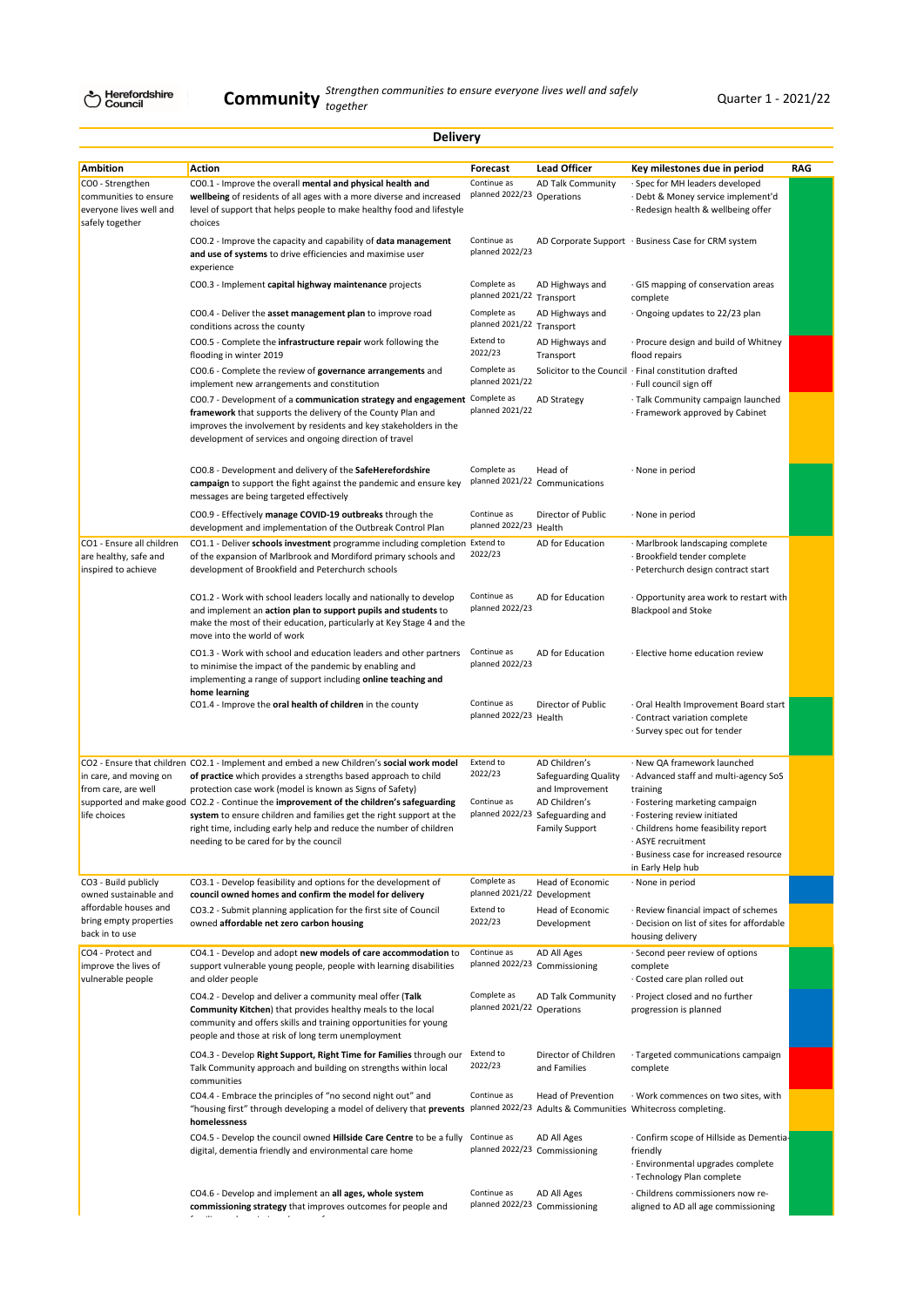|                                                                      | families and maximises the use of resources                                                                                                                                                                                     |                                            |                                        |                                                                                                       |  |
|----------------------------------------------------------------------|---------------------------------------------------------------------------------------------------------------------------------------------------------------------------------------------------------------------------------|--------------------------------------------|----------------------------------------|-------------------------------------------------------------------------------------------------------|--|
| CO5 - Use technology to<br>support home care and                     | CO5.1 - Develop a new Independent Living Services offer for<br>Herefordshire residents                                                                                                                                          | Continue as<br>planned 2022/23 Communities | Director of Adults and                 | · Project reviewed<br>· Delivery of improvements in ILS                                               |  |
|                                                                      | extend independent living CO5.2 - Develop our assistive technology offer to enable people to<br>maximise independent living including the delivery of a<br>demonstration centre at Hillside Care Centre and an online catalogue | Continue as<br>planned 2022/23             | AD All Ages<br>Commissioning           | · Publish new Technology Enabled<br>Living Strategy<br>· Model drafted for proactive call<br>response |  |
| CO6 - Support<br>communities to help each<br>other through a network | CO6.1 - Support communities to improve community resilience<br>through development of a network of community led hubs<br>throughout the county                                                                                  | Continue as<br>planned 2022/23             | <b>AD Talk Community</b><br>Operations | . 20 hubs launched across the county                                                                  |  |
| of community hubs                                                    | CO6.2 - Develop integrated service hubs within communities to<br>tackle inequalities, meet the needs of the local community and that<br>make best use of council and community assets                                           | Extend to<br>2022/23                       | Communities                            | Director of Adults and · Project reviewed with Ledbury<br>members                                     |  |
|                                                                      |                                                                                                                                                                                                                                 |                                            |                                        |                                                                                                       |  |

**lackulary** complete **on** target **a** possible delays **a** likely delays

# **Performance Measures**

| <b>Ambition</b>                                                     | Measure                                                                                                                                                                       | <b>Lead Officer</b>                            | Q <sub>1</sub>           | Improve- | <b>Target</b> | <b>Comments</b>                                                             |
|---------------------------------------------------------------------|-------------------------------------------------------------------------------------------------------------------------------------------------------------------------------|------------------------------------------------|--------------------------|----------|---------------|-----------------------------------------------------------------------------|
| COO-Strengthen                                                      | Employee engagement index (council workforce)                                                                                                                                 | AD of People                                   | TBC                      | ment?    | Met?          |                                                                             |
| communities to ensure<br>everyone lives well and<br>safely together | Resident engagement and overall satisfaction with the<br>council                                                                                                              | AD of Strategy                                 | TBC                      |          |               |                                                                             |
|                                                                     | Percentage of Category 1 defects managed within timescale                                                                                                                     | AD Highways and<br>Transport                   | 100%                     |          |               |                                                                             |
|                                                                     | The percentage of overall condition of footways rated as<br>good                                                                                                              | AD Highways and<br>Transport                   | TBC                      |          |               |                                                                             |
|                                                                     | Percentage of Category 2a defects managed within<br>timescale                                                                                                                 | AD Highways and<br>Transport                   | 89.91%                   |          |               |                                                                             |
|                                                                     | Percentage of construction materials reused and recycled                                                                                                                      | AD Highways and<br>Transport                   | TBC                      |          |               |                                                                             |
| CO1 - Ensure all children                                           | The percentage of school buildings identified as safe,                                                                                                                        | Director of Children &                         | TBC                      |          |               |                                                                             |
| are healthy, safe and<br>inspired to achieve                        | appropriate and up-to-date<br>The percentage of school leavers that are (a) not in                                                                                            | Families<br>Director of Children &             | (a) $4.1\%$              |          |               |                                                                             |
|                                                                     | education, employment of training, or (b) not known                                                                                                                           | Families                                       | (b) $1.0\%$              |          |               |                                                                             |
|                                                                     | The percentage of (a) primary and (b) secondary schools                                                                                                                       | Director of Children &                         | (a) $97.4%$              |          |               |                                                                             |
|                                                                     | rated good or outstanding by OFSTED<br>The percentage of pupil attendance in (a) primary and (b)                                                                              | <b>Families</b><br>Director of Children &      | (b) 80.0%<br>(a) $95.2%$ |          |               | Data related to Spring term. Comparison                                     |
|                                                                     | secondary schools                                                                                                                                                             | <b>Families</b>                                | (b) 89.3%                |          |               | not drawn due to difference in conditions<br>between yrs due to COVID       |
|                                                                     | The proportion of schools able to provide online learning                                                                                                                     | Director of Children &<br>Families             | 100%                     |          |               |                                                                             |
|                                                                     | The number of children seen as part of a 4-6 month health<br>check                                                                                                            | Director of Public Health                      | 0                        |          |               | This new scheme started in July, so<br>reporting will be in future quarters |
|                                                                     | The percentage uptake of childrens 2.5yr ages and stages<br>review                                                                                                            | Director of Public Health                      | TBC                      |          |               |                                                                             |
|                                                                     | The number of early years settings signed up to and<br>implemented a supervised brushing programme                                                                            | Director of Public Health                      | 0                        |          |               | 10 schools signed up,<br>implementation pending                             |
|                                                                     | The percentage of children looked after/children with a<br>child protection plan offered a health assessment                                                                  | Director of Children &<br>Families             | TBC                      |          |               |                                                                             |
|                                                                     | The percentage of child and family assessments completed<br>within statutory timescales                                                                                       | Director of Children &<br>Families             | 78%                      |          |               |                                                                             |
|                                                                     | The percentage of timely (a) Children in Care (b) Child<br>Protection and (c) Child in Need visits                                                                            | Director of Children &<br>Families             | (a) 88%<br>(b) 74%       |          |               |                                                                             |
|                                                                     |                                                                                                                                                                               |                                                | (c) 83%                  |          |               |                                                                             |
|                                                                     | The percentage of referrals which are re-referrals (within 12<br>months of a previous referral)                                                                               | Director of Children &<br>Families             | 12%                      |          |               |                                                                             |
|                                                                     | The percentage of all current child protection cases which<br>have previously been on a CP Plan (within 2 years)                                                              | Director of Children &<br>Families             | 6.40%                    |          |               |                                                                             |
|                                                                     | The proportion of audits of children's cases rated as good or Director of Children &<br>outstanding                                                                           | Families                                       | 37%                      |          |               |                                                                             |
| in care, and moving on<br>from care, are well                       | CO2 - Ensure that children The numbers of children being referred into children's social<br>care for specialist support after an assessment per 10000                         | Director of Children &<br>Families             | <b>TBC</b>               |          |               |                                                                             |
| supported and make good<br>life choices                             | Increase the timeliness of the number of children who are<br>adopted and/or has a permanency plan by the second<br>looked after review                                        | Director of Children &<br>Families             | TBC                      |          |               |                                                                             |
|                                                                     | Increasing the numbers of children in receipt of edge of care Director of Children &<br>support that have not entered the care system                                         | Families                                       | TBC                      |          |               |                                                                             |
|                                                                     | Increase the percentage of children that have timely health                                                                                                                   | Director of Children &                         | <b>TBC</b>               |          |               |                                                                             |
|                                                                     | assessments and completed SDQ's<br>The percentage of children and families surveyed who<br>reported that their social care intervention was positive and<br>made a difference | Families<br>Director of Children &<br>Families | TBC                      |          |               |                                                                             |
| CO3 - Build publicly<br>owned sustainable and                       | The number of affordable houses delivered with 450 homes<br>built by March 2022                                                                                               | Head of Economic<br>Develpment                 | 66                       |          |               |                                                                             |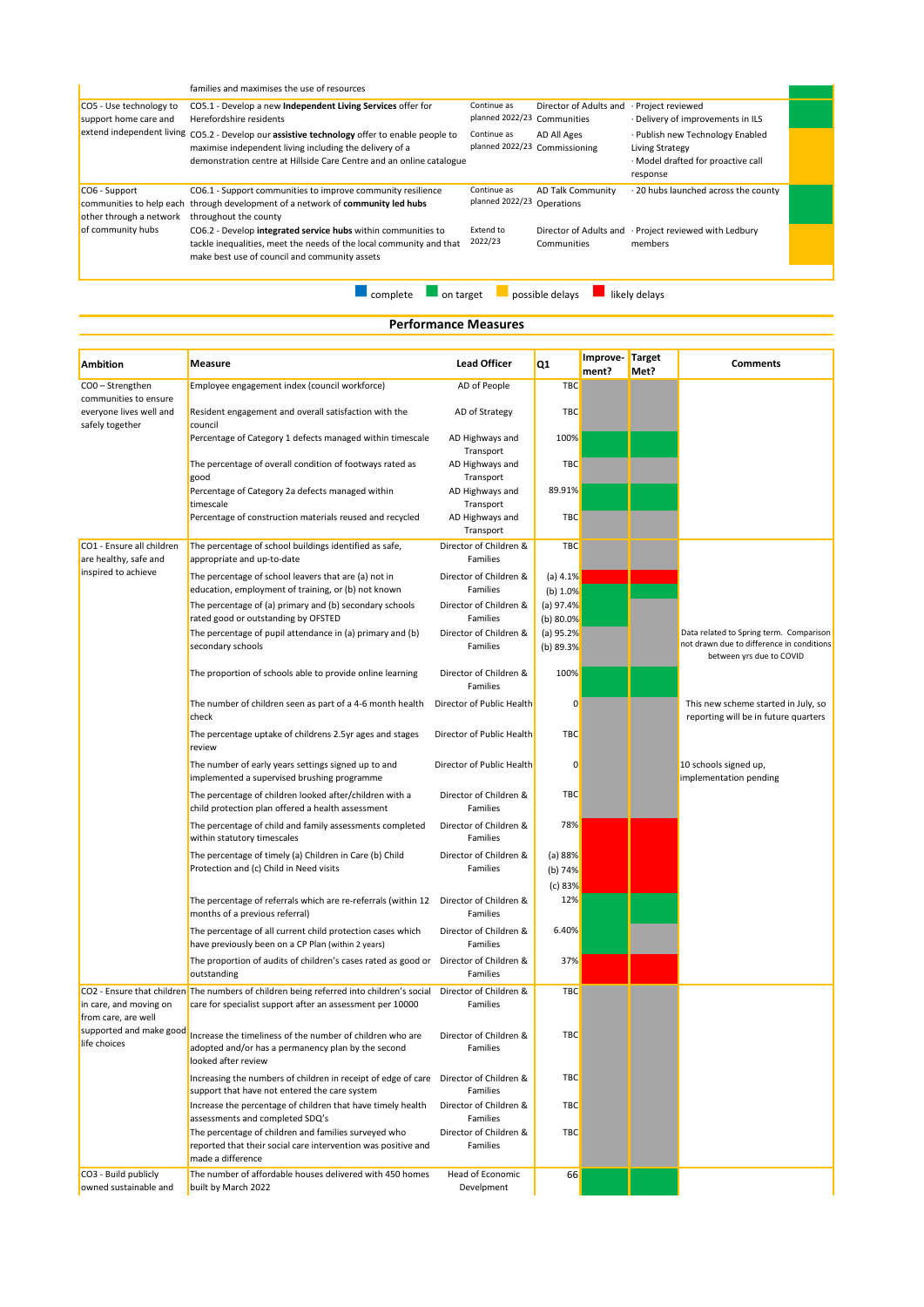| affordable houses and<br>bring empty properties                | The number of affordable net zero carbon houses (from<br>April 22 onwards)                       | <b>Head of Economic</b><br>Develpment                        |                 | These are scheduled for delivery from<br>April 2022 onwards                           |
|----------------------------------------------------------------|--------------------------------------------------------------------------------------------------|--------------------------------------------------------------|-----------------|---------------------------------------------------------------------------------------|
| back in to use                                                 | The number of empty properties brought back in to use                                            | <b>Head of Economic</b><br>Develpment                        | 5               |                                                                                       |
| CO4 - Protect and<br>improve the lives of<br>vulnerable people | The number of people engaging with the Healthy Lifestyle<br><b>Trainer Service</b>               | <b>AD Talk Community</b><br>Operations                       | 344             | Improved engagement this year, partly<br>driven by increased demand post-<br>pandemic |
|                                                                | The rate of admissions to care homes for clients aged under AD for Adult Social Care<br>65       | Operations                                                   | 7.3             | Very low levels of admissions were noted<br>during the same period last year due to   |
|                                                                | The rate of admissions to care homes for clients aged over<br>65                                 | AD for Adult Social Care<br>Operations                       | 151             | the pandemic                                                                          |
|                                                                | The number of new tenancies developed for independent<br>living                                  | AD All Ages<br>Commissioning                                 | <b>TBC</b>      |                                                                                       |
|                                                                | The number of new dwellings of extra care developed                                              | <b>AD All Ages</b><br>Commissioning                          | <b>TBC</b>      |                                                                                       |
|                                                                | The local count of Herefordshire homelessness                                                    | Head of Prevention<br><b>Adults &amp; Communities</b>        | <b>TBC</b>      |                                                                                       |
|                                                                | The number of cases where homelessness has been (a)<br>prevented and (b) relieved                | <b>Head of Prevention</b><br><b>Adults &amp; Communities</b> | <b>TBC</b>      |                                                                                       |
| CO5 - Use technology to                                        | The rate of admissions to care homes for clients aged under                                      | AD for Adult Social Care                                     | 7.3             |                                                                                       |
| support home care and                                          | 65<br>extend independent living The rate of admissions to care homes for clients aged over<br>65 | Operations<br>AD for Adult Social Care<br>Operations         | 151             |                                                                                       |
| CO6 - Support<br>communities to help each Herefordshire        | Establish a baseline for the volunteer capacity in                                               | <b>AD Talk Community</b><br>Operations                       | 23%             | Based on the talk community survey<br>outputs                                         |
| other through a network                                        | The number of talk community hubs active in the county to                                        | <b>AD Talk Community</b>                                     | 23              |                                                                                       |
| of community hubs                                              | 50 by March 2022<br>The number of people engaging with Talk Community hubs                       | Operations<br><b>AD Talk Community</b><br>Operations         | <b>TBC</b>      | Mechanism for this measure is being<br>established                                    |
|                                                                | The number of hits on the Talk Community Directory<br>(previously WISH)                          | <b>AD Talk Community</b><br>Operations                       | 12,709<br>(YTD) | Demand at the same point last year was<br>particularly high due to the pandemic       |

#### **County Plan - Success Measures**



| <b>Risk</b>                                                                |        |                      |               |       |          |               |                       |  |  |
|----------------------------------------------------------------------------|--------|----------------------|---------------|-------|----------|---------------|-----------------------|--|--|
| CRR.39 - COVID-19                                                          |        |                      | Impact        |       |          |               |                       |  |  |
| CRR.52 - Court cases<br>CRR.59 - Sustainability and closure of a care home |        |                      | Insignificant | Minor | Moderate | Major         | Significant           |  |  |
| CRR.60 - Development of Sufficency strategy to                             |        | 5<br>Certain         |               |       |          | <b>CRR.59</b> |                       |  |  |
| support best value model                                                   | ह      | 4<br>Likely          |               |       |          |               | <b>CRR.52, CRR.60</b> |  |  |
|                                                                            | o      | 3<br><b>Possible</b> |               |       |          |               |                       |  |  |
|                                                                            | Likeli | Unlikely             |               |       |          |               |                       |  |  |
|                                                                            |        | Rare                 |               |       |          |               |                       |  |  |

### **Corporate Risks**

Ï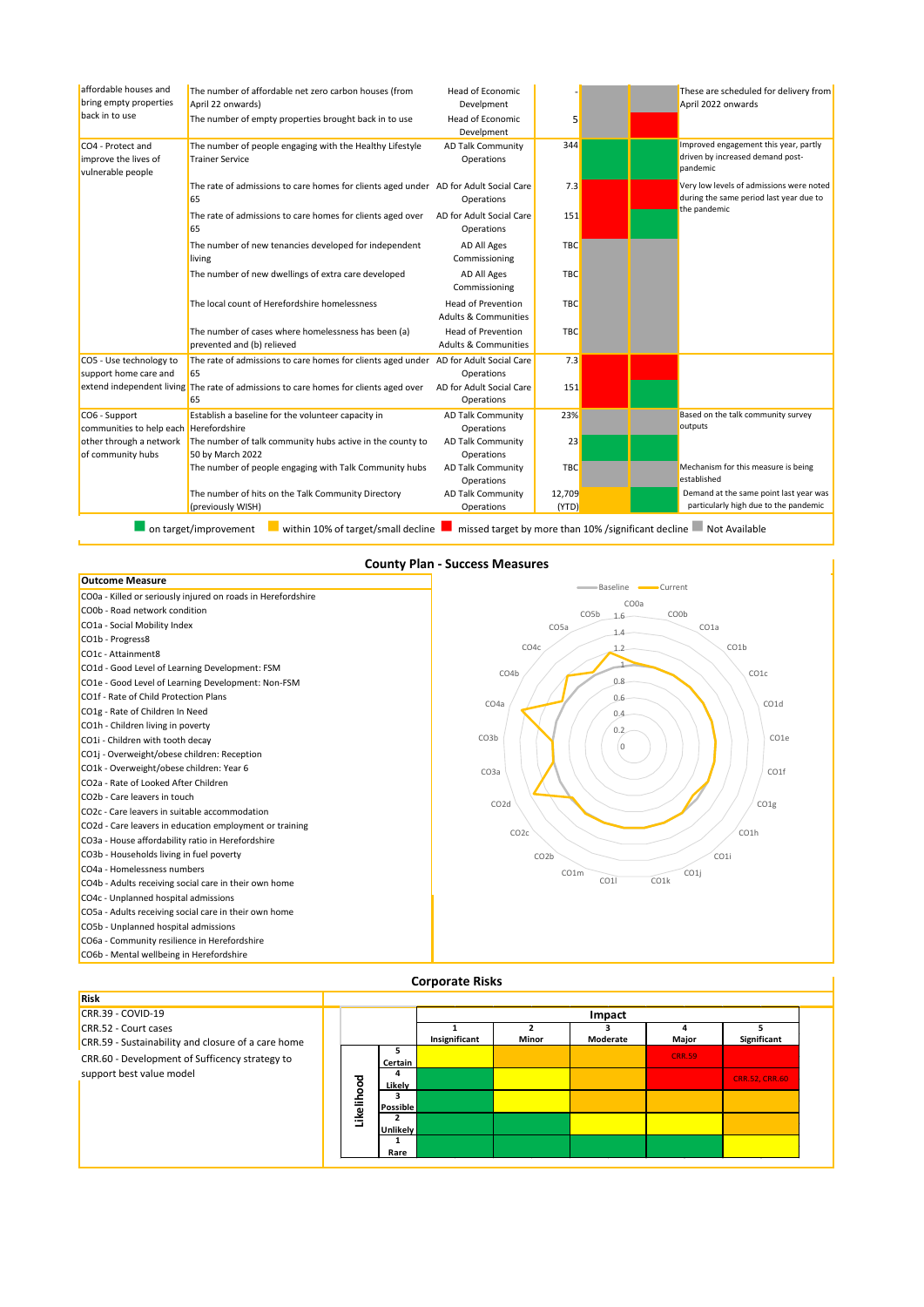**Performance Measures**

<u> 1989 - Johann Barbara, martin a</u>

| Measure                                                      | <b>Lead Officer</b>          | Q <sub>1</sub> | Improve-<br>ment? | Target<br>Met? | <b>Comments</b>                                                                                                                       |
|--------------------------------------------------------------|------------------------------|----------------|-------------------|----------------|---------------------------------------------------------------------------------------------------------------------------------------|
| Average days sickness per FTE                                | AD of People                 | 6.76 days      |                   |                |                                                                                                                                       |
| Percentage of mandatory training completed                   | AD of People                 | 88%            |                   |                | Work is underway to manage non<br>completers. By the end of the year it<br>is anticipated that the target will be<br>comfortably met. |
| Percentage of permanent staff                                | AD of People                 | <b>TBC</b>     |                   |                | Establishing final collection methods<br>in order to provide an accurate<br>position                                                  |
| Number of RIDDOR reportable incidents                        | AD of People                 | 0              |                   |                |                                                                                                                                       |
| Revenue outturn                                              | <b>Chief Finance Officer</b> | £65k over      |                   |                |                                                                                                                                       |
| Percentage of capital budget spent                           | <b>Chief Finance Officer</b> | 49%            |                   |                | Detail provided in the cover report                                                                                                   |
| Percentage of savings delivered, or on track to be delivered | Chief Finance Officer        | 72%            |                   |                | Detail provided in Appendix F.                                                                                                        |
| Percentage of invoices paid on time                          | Chief Finance Officer        | <b>TBC</b>     |                   |                |                                                                                                                                       |
| Percentage of projects delivered on time                     | AD of Strategy               | <b>TBC</b>     |                   |                |                                                                                                                                       |
| Percentage of projects delivered on budget                   | AD of Strategy               | <b>TBC</b>     |                   |                |                                                                                                                                       |
| Perentage of complaints responded to within timescales       | AD Corporate Support         | 94.3%          |                   |                |                                                                                                                                       |
| Perentage of FOIs & EIRs responded to within timescales      | AD Corporate Support         | 96.2%          |                   |                |                                                                                                                                       |
|                                                              |                              |                |                   |                |                                                                                                                                       |
| within 10% of target/small decline<br>on target/improvement  |                              |                |                   |                | missed target by more than 10% /significant decline Not Available                                                                     |

| <b>Corporate Risks</b> |  |
|------------------------|--|
|------------------------|--|

| Risk                |            |                 |               |       |          |       |             |  |
|---------------------|------------|-----------------|---------------|-------|----------|-------|-------------|--|
| $CRR.39 - COVID-19$ |            | Impact          |               |       |          |       |             |  |
|                     |            |                 |               |       |          | Δ     |             |  |
|                     |            |                 | Insignificant | Minor | Moderate | Major | Significant |  |
|                     |            |                 |               |       |          |       |             |  |
|                     |            | Certain         |               |       |          |       |             |  |
|                     | Likelihood | 4               |               |       |          |       |             |  |
|                     |            | Likely          |               |       |          |       |             |  |
|                     |            | 3               |               |       |          |       |             |  |
|                     |            | Possible        |               |       |          |       |             |  |
|                     |            | 2               |               |       |          |       |             |  |
|                     |            | <b>Unlikely</b> |               |       |          |       |             |  |
|                     |            |                 |               |       |          |       |             |  |
|                     |            | Rare            |               |       |          |       |             |  |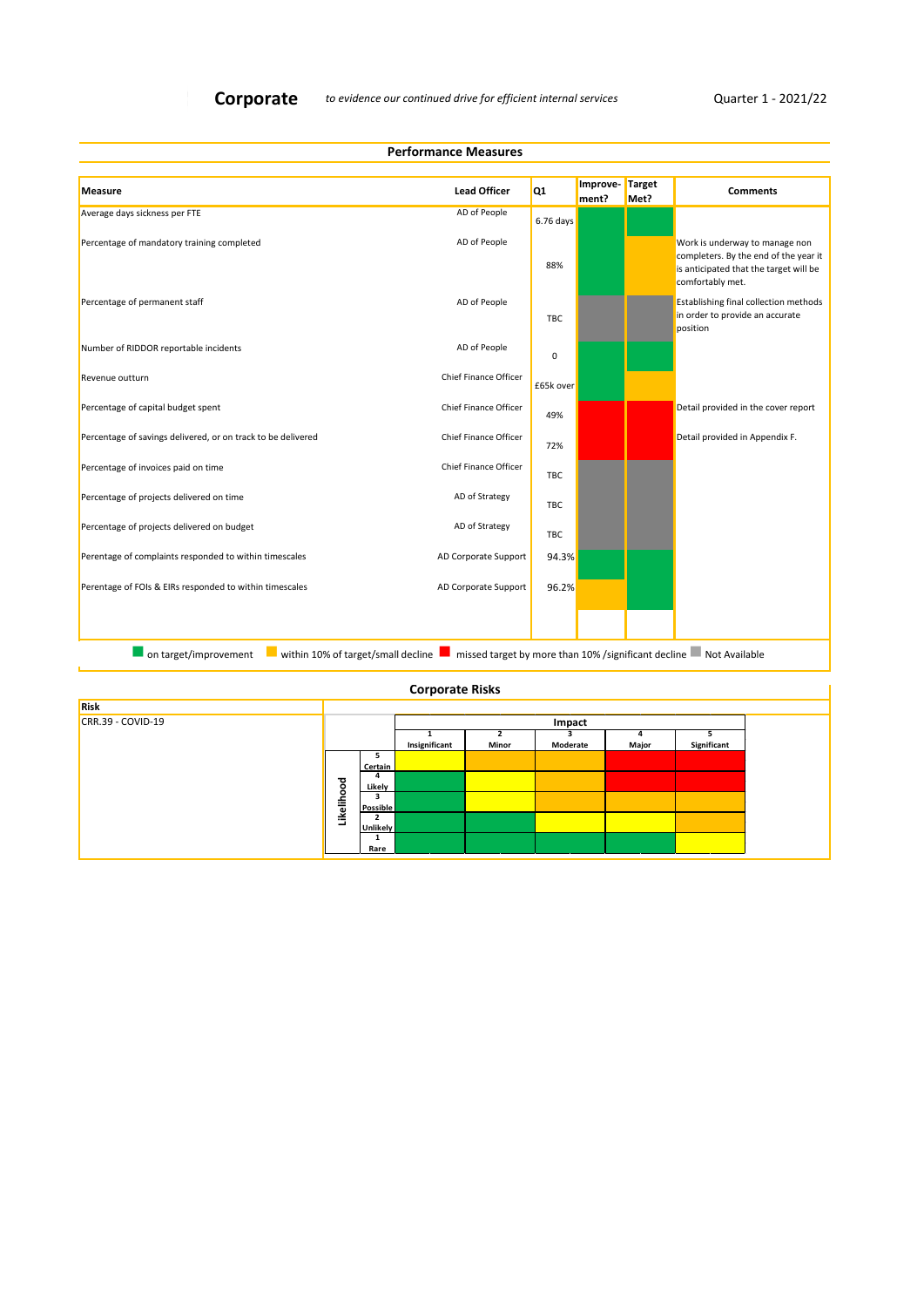|                                             | opportunities to kickstart trade, adding value to existing products and services, or to diversify into new market opportunities. As well as providing support for people to start a new                                                                                                                                                                                                                                                                                                                                        | business revitalising the local economy. |                                 |                                                                                                                                                                                                                                                                                                                                                                                                                                                                                                                                                                                                                                                                            |            |
|---------------------------------------------|--------------------------------------------------------------------------------------------------------------------------------------------------------------------------------------------------------------------------------------------------------------------------------------------------------------------------------------------------------------------------------------------------------------------------------------------------------------------------------------------------------------------------------|------------------------------------------|---------------------------------|----------------------------------------------------------------------------------------------------------------------------------------------------------------------------------------------------------------------------------------------------------------------------------------------------------------------------------------------------------------------------------------------------------------------------------------------------------------------------------------------------------------------------------------------------------------------------------------------------------------------------------------------------------------------------|------------|
| <b>Action</b>                               | What                                                                                                                                                                                                                                                                                                                                                                                                                                                                                                                           | When                                     | <b>Lead Officer</b>             | Progress in period                                                                                                                                                                                                                                                                                                                                                                                                                                                                                                                                                                                                                                                         | <b>RAG</b> |
| Revive and Thrive                           | · Grants to support first few month rent in vacant retail<br>units and business space · Access to business advice<br>through the Marches Growth Hub · Encourage business<br>start-ups, pop up shops, cultural and creative use of space ·<br>Utilising the Shell Store and Midlands Centre for Cyber<br>Security · Focus on encouraging young entrepreneurs,<br>providing access to premises and support services.                                                                                                             | August 21 - March 22                     | Head of Economic<br>Development | Criteria and application process drafted for a grant<br>scheme offering grants up to £2,500 to support<br>start-up businesses wishing to trial retail; and up to<br>£10,000 for existing businesses to encourage<br>businesses onto the high street. Scheme launch in<br>September.                                                                                                                                                                                                                                                                                                                                                                                        |            |
| Visit Herefordshire                         | · Promote Herefordshire as a fantastic staycation<br>destination, building on the current campaign into the<br>autumn, Christmas and spring 2022 · Focus on festivals and<br>events.                                                                                                                                                                                                                                                                                                                                           | July 21 - March 22                       | Head of Economic<br>Development | Procurement undertaken to commission<br>provider(s) to deliver a marketing and PR<br>campaign. Contract awarded July, commenced<br>August.                                                                                                                                                                                                                                                                                                                                                                                                                                                                                                                                 |            |
| Love Going Out Locally                      | · Incentivise residents to spend locally on a wide range of<br>local activities · Track and analyse use to understand<br>people's interests and trends.                                                                                                                                                                                                                                                                                                                                                                        | July 21 - March 22                       | Head of Economic<br>Development | Soft market testing for a pre-paid card scheme has<br>been undertaken to inform delivery. Procurement<br>to commission an organisation to deliver the<br>scheme is underway. Contract award September.<br>Proposed scheme launch 1st October.                                                                                                                                                                                                                                                                                                                                                                                                                              |            |
| Shop Local Love Local                       | · Marketing and PR campaign to encourage people to<br>support local businesses, making people aware of products<br>and services and any offers · Developing content for the<br>Herefordshire Loyal Free app                                                                                                                                                                                                                                                                                                                    | July 21 - December 21 Head of Economic   | Development                     | Procurement due to commence early September<br>to commission a Provider(s). Delivery commence<br>towards the end of September aligned to LGOL and<br>launch of the scheme.                                                                                                                                                                                                                                                                                                                                                                                                                                                                                                 |            |
|                                             | Safe and Welcoming Places: encouraging people to safely return to a more normal way of life, through creating safe, attractive and vibrant places for events, leisure and<br>hospitality, visiting, studying, culture, re-engaging with friends and family generating spend in our towns, city and wider rural county.                                                                                                                                                                                                         |                                          |                                 |                                                                                                                                                                                                                                                                                                                                                                                                                                                                                                                                                                                                                                                                            |            |
| Action                                      | What                                                                                                                                                                                                                                                                                                                                                                                                                                                                                                                           | When                                     | <b>Lead Officer</b>             | Progress in period                                                                                                                                                                                                                                                                                                                                                                                                                                                                                                                                                                                                                                                         | RAG        |
| <b>Great Places to Visit</b>                | · Revitalised places offering high quality experiences such                                                                                                                                                                                                                                                                                                                                                                                                                                                                    | July 21 - March 22                       | Head of Economic                | Funding for Town Councils to support proposals for                                                                                                                                                                                                                                                                                                                                                                                                                                                                                                                                                                                                                         |            |
|                                             | as 'dressing'/presentation/greening of market town centres<br>· Grants for shop front enhancements · Infrastructure for<br>events · Improvements to public rights of way/cycling<br>routes.                                                                                                                                                                                                                                                                                                                                    |                                          | Development                     | improvements. Discussions with Town Councils<br>and proposals to be agreed September, commence<br>October.                                                                                                                                                                                                                                                                                                                                                                                                                                                                                                                                                                 |            |
| Return to Towns & City                      | · Incentivising people to get back to leisure/social activities ·<br>Working out of home and exploring new places · Helping<br>people to access new jobs through providing periods<br>discounted bus fares, access to the Hereford bike scheme ·<br>Possible roll out of services elsewhere, developing car<br>pools, utilising e-cargo (people carrier) bikes, and feasibility<br>for future cycling connectivity routes · Monitor and analyse<br>take up to understand trends, and inform incentivisation of<br>modal shift. | July 21 - March 22                       | Head of Economic<br>Development | Proposals have been agreed and are being<br>implemented for:<br>- Free weekend bus travel in the county and for an<br>expanded weekend bus network to maximise the<br>potential of the free travel scheme - launching 1st<br>September.<br>- A community car club pilot in up to 6 areas in the<br>county. Scheme launch 1st September.<br>- A proposal has also been agreed for a<br>Herefordshire Business E-bike and E-cargo grant<br>offering funding for bikes and electric bikes for<br>Herefordshire businesses and other organisations<br>with paid employees, for travelling to meetings,<br>travel between sites, delivery services. Due to<br>launch September. |            |
|                                             | Supporting Local People: stem the rise in unemployment, support people who have been made or are at risk of redundancy to return to work including through opportunities to<br>re-skill/change career path, and find new job opportunities. Consider the impact of the pandemic on people's wellbeing, and the support required to enable recovery                                                                                                                                                                             |                                          |                                 |                                                                                                                                                                                                                                                                                                                                                                                                                                                                                                                                                                                                                                                                            |            |
| Action                                      | What                                                                                                                                                                                                                                                                                                                                                                                                                                                                                                                           | When                                     | <b>Lead Officer</b>             | Progress in period                                                                                                                                                                                                                                                                                                                                                                                                                                                                                                                                                                                                                                                         | RAG        |
| Joined Up for Jobs: NEET<br>Prevention      | · Additional support for complex Not in Education and<br>Employment (NEET) cases                                                                                                                                                                                                                                                                                                                                                                                                                                               |                                          |                                 | Post 16 Senior Advisor Proposal agreed to support the positive transition<br>of approximately 30 x year 11 students from<br>Herefordshire Pupil Referral Service and The<br>Brookfield School into Post 16 education,<br>employment or training. Delivery commence<br>August.                                                                                                                                                                                                                                                                                                                                                                                              |            |
| <b>Employment Hub</b>                       | Joined Up for Jobs: Youth · Launch of the Herefordshire Youth Employment Hub                                                                                                                                                                                                                                                                                                                                                                                                                                                   |                                          |                                 | Post 16 Senior Advisor Funding allocated for the Youth Employment Hub<br>project bringing together a wide range of<br>statutory, voluntary and private organisations to<br>provide multi-agency support in one place aimed<br>at supporting 16 to 24 year olds into education,<br>employment or training. Mobilisation August,<br>delivery commence September.                                                                                                                                                                                                                                                                                                             |            |
| Joined Up for Jobs: One<br>Stop Shop Advice | · One stop shop advice (contact point, local events,<br>proactive engagement) to guide people to the right location<br>to access the wide range of available support.                                                                                                                                                                                                                                                                                                                                                          |                                          | AD Talk Communtiy<br>Programme  | One Stop Shop Advice proposal in development for<br>additional resource and capabilities to provide<br>advice, guidance and signposting to people at risk<br>of, or in, unemployment as a result of the impact<br>of the pandemic.                                                                                                                                                                                                                                                                                                                                                                                                                                         |            |
|                                             | Supporting Whole Population Physical and Mental Wellbeing: to encourage, facilitate and develop opportunities for the whole                                                                                                                                                                                                                                                                                                                                                                                                    |                                          |                                 |                                                                                                                                                                                                                                                                                                                                                                                                                                                                                                                                                                                                                                                                            |            |
|                                             | population to improve physical and mental wellbeing, including those most affected fastest.                                                                                                                                                                                                                                                                                                                                                                                                                                    |                                          |                                 |                                                                                                                                                                                                                                                                                                                                                                                                                                                                                                                                                                                                                                                                            |            |
| Action                                      | What                                                                                                                                                                                                                                                                                                                                                                                                                                                                                                                           | When                                     | <b>Lead Officer</b>             | Progress in period                                                                                                                                                                                                                                                                                                                                                                                                                                                                                                                                                                                                                                                         | <b>RAG</b> |